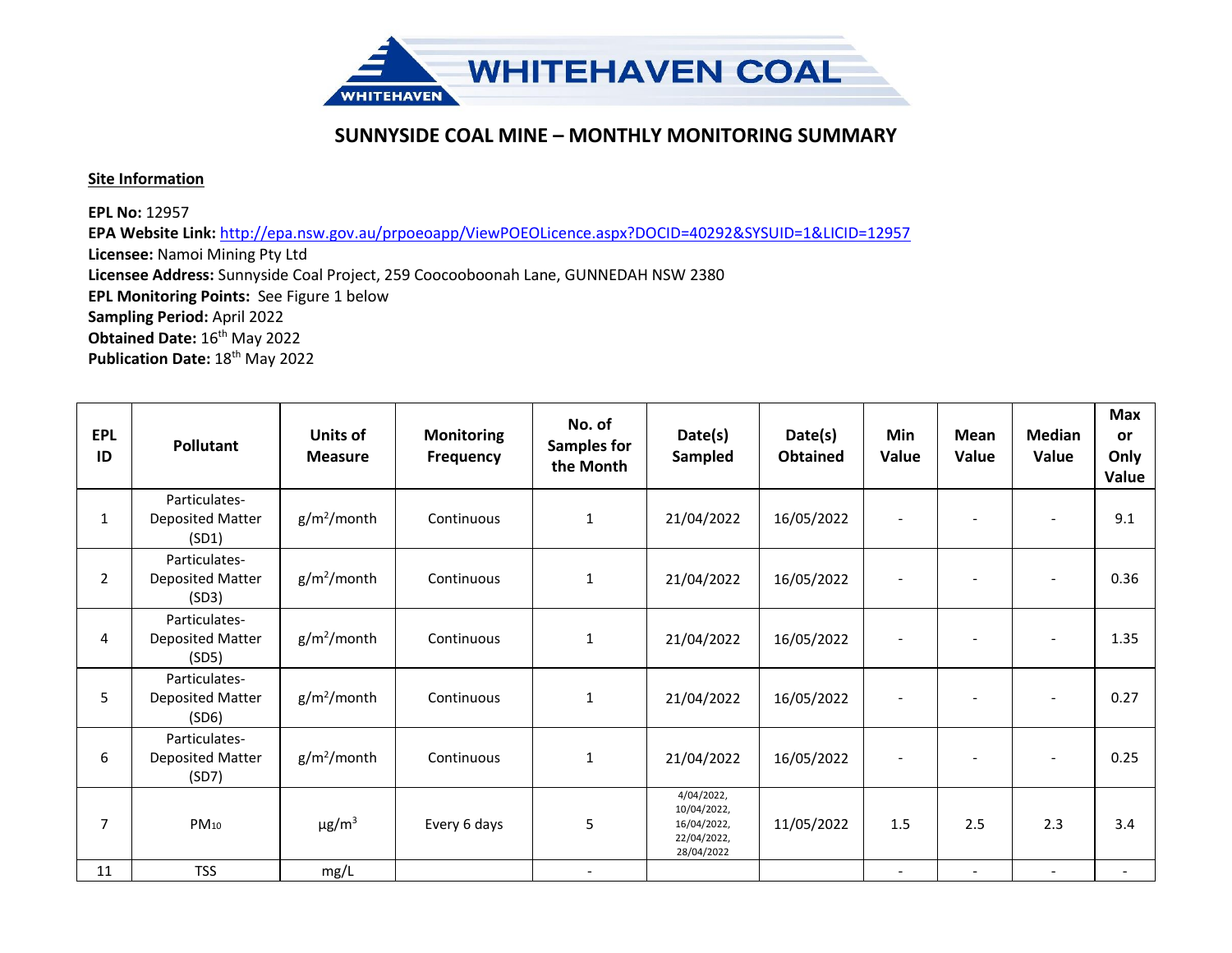

## **SUNNYSIDE COAL MINE – MONTHLY MONITORING SUMMARY**

| <b>EPL</b><br>ID | <b>Pollutant</b>     | Units of<br><b>Measure</b> | <b>Monitoring</b><br><b>Frequency</b>                 | No. of<br><b>Samples for</b><br>the Month | Date(s)<br>Sampled       | Date(s)<br><b>Obtained</b> | Min<br>Value             | Mean<br>Value            | Median<br>Value          | <b>Max</b><br><b>or</b><br>Only<br>Value |
|------------------|----------------------|----------------------------|-------------------------------------------------------|-------------------------------------------|--------------------------|----------------------------|--------------------------|--------------------------|--------------------------|------------------------------------------|
|                  | Conductivity         | $\mu$ S/cm                 | Special Frequency                                     |                                           |                          | -                          |                          | $\overline{\phantom{a}}$ | $\overline{\phantom{a}}$ |                                          |
|                  | Oil & Grease         | mg/L                       | $2***$<br>(Quarterly                                  |                                           |                          |                            |                          | -                        |                          |                                          |
|                  | рH                   | pH                         |                                                       |                                           |                          |                            | $\overline{\phantom{a}}$ | $\overline{\phantom{a}}$ | $\overline{\phantom{a}}$ |                                          |
|                  | Total organic carbon | mg/L                       | Sampling)                                             |                                           |                          |                            |                          |                          |                          |                                          |
| 12               | <b>TSS</b>           | mg/L                       |                                                       |                                           | $\overline{\phantom{0}}$ |                            | $\overline{\phantom{a}}$ | $\overline{\phantom{a}}$ | $\overline{\phantom{0}}$ |                                          |
|                  | Conductivity         | $\mu$ S/cm                 | Special Frequency<br>$2**$<br>(Quarterly<br>Sampling) |                                           |                          |                            | $\overline{\phantom{a}}$ | $\overline{\phantom{a}}$ | $\overline{\phantom{a}}$ |                                          |
|                  | Oil & Grease         | mg/L                       |                                                       |                                           |                          |                            |                          | $\overline{\phantom{a}}$ | $\overline{\phantom{a}}$ |                                          |
|                  | pH                   | pH                         |                                                       |                                           |                          |                            | $\overline{\phantom{a}}$ | $\overline{\phantom{a}}$ | $\overline{\phantom{a}}$ |                                          |
|                  | Total organic carbon | mg/L                       |                                                       |                                           |                          |                            | $\overline{\phantom{a}}$ | $\overline{\phantom{a}}$ | $\overline{\phantom{a}}$ |                                          |

| EPL ID | Pollutant            | Units of<br><b>Measure</b> | <b>Monitoring</b><br>Frequency | No. of<br><b>Samples for</b><br>the Month | Date<br>Sampled | Date<br><b>Obtained</b> | <b>Min</b><br>Value      | <b>Max</b><br><b>Value</b> | 100%ile<br>Limit         | <b>Exceedance</b><br>(Yes/No) | <b>Comments</b> |
|--------|----------------------|----------------------------|--------------------------------|-------------------------------------------|-----------------|-------------------------|--------------------------|----------------------------|--------------------------|-------------------------------|-----------------|
| 9      | <b>TSS</b>           | mg/L                       | Special<br>Frequency<br>$1^*$  | 0                                         |                 |                         | $\overline{\phantom{a}}$ | $\overline{\phantom{a}}$   | 50                       | $\overline{\phantom{0}}$      | No discharge    |
|        | Conductivity         | $\mu$ S/cm                 |                                | 0                                         |                 |                         | $\overline{\phantom{a}}$ | $\overline{\phantom{a}}$   | $\overline{\phantom{a}}$ | -                             | No discharge    |
|        | Oil & Grease         | mg/L                       |                                | $\Omega$                                  |                 |                         | $\overline{\phantom{a}}$ | $\overline{\phantom{a}}$   | 10                       | -                             | No discharge    |
|        | рH                   | pH                         |                                | 0                                         |                 |                         |                          | $\overline{\phantom{a}}$   | $6.5 - 8.5$              |                               | No discharge    |
|        | Total organic carbon | mg/L                       |                                | $\Omega$                                  |                 |                         |                          | $\overline{\phantom{a}}$   |                          |                               | No discharge    |
|        | <b>TSS</b>           | mg/L                       | Special<br>Frequency<br>$1^*$  | $\Omega$                                  |                 |                         |                          | $\overline{\phantom{a}}$   | 50                       |                               | No discharge    |
|        | Conductivity         | $\mu$ S/cm                 |                                | $\Omega$                                  |                 |                         |                          | $\overline{\phantom{a}}$   |                          |                               | No discharge    |
| 10     | Oil & Grease         | mg/L                       |                                | $\Omega$                                  |                 |                         | $\overline{\phantom{a}}$ | $\overline{\phantom{a}}$   | 10                       |                               | No discharge    |
|        | pH                   | pH                         |                                | $\Omega$                                  |                 |                         | $\overline{\phantom{0}}$ | $\overline{\phantom{a}}$   | $6.5 - 8.5$              | $\qquad \qquad \blacksquare$  | No discharge    |
|        | Total organic carbon | mg/L                       |                                | $\Omega$                                  |                 |                         | $\overline{\phantom{a}}$ | $\overline{\phantom{a}}$   | $\overline{\phantom{a}}$ |                               | No discharge    |
| 9      | TSS <sup>1</sup>     | mg/L                       |                                | 0                                         |                 |                         |                          | $\overline{\phantom{a}}$   | 50                       | $\qquad \qquad \blacksquare$  | No discharge    |
|        | Conductivity         | $\mu$ S/cm                 |                                | 0                                         |                 |                         | $\overline{\phantom{a}}$ | $\overline{\phantom{a}}$   | $\overline{\phantom{a}}$ |                               | No discharge    |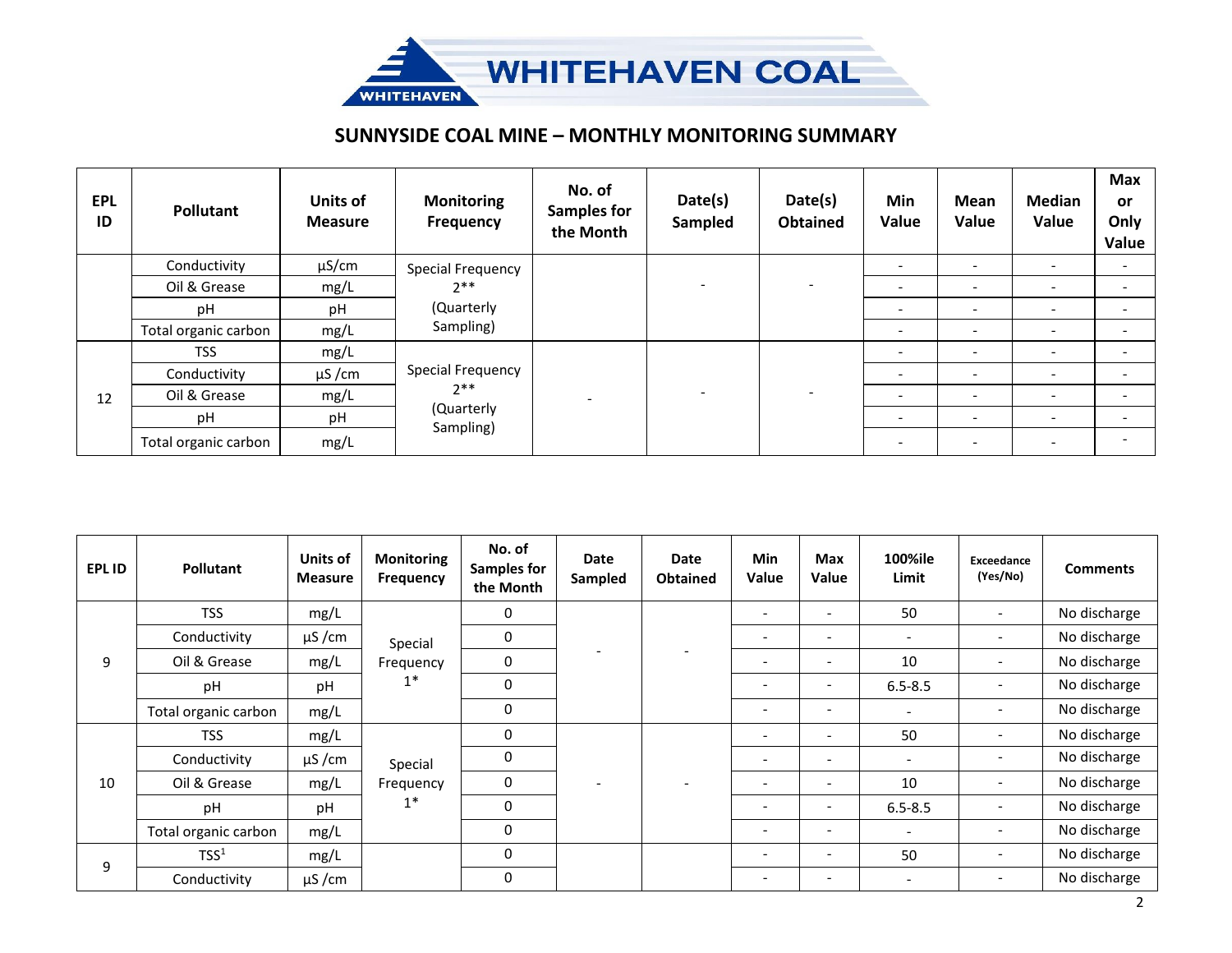

## **SUNNYSIDE COAL MINE – MONTHLY MONITORING SUMMARY**

|    | Oil & Grease         | mg/L       | Special                       |  |  |  |                          | 10          | No discharge |
|----|----------------------|------------|-------------------------------|--|--|--|--------------------------|-------------|--------------|
|    | pH                   | pH         | Frequency                     |  |  |  | $\overline{\phantom{0}}$ | $6.5 - 8.5$ | No discharge |
|    | Total organic carbon | mg/L       | $2**$                         |  |  |  | $\overline{\phantom{0}}$ |             | No discharge |
| 10 | TSS <sup>1</sup>     | mg/L       | Special<br>Frequency<br>$2**$ |  |  |  | $\overline{\phantom{0}}$ | 50          | No discharge |
|    | Conductivity         | $\mu$ S/cm |                               |  |  |  | $\overline{\phantom{a}}$ |             | No discharge |
|    | Oil & Grease         | mg/L       |                               |  |  |  | $\overline{\phantom{0}}$ | 10          | No discharge |
|    | pH                   | рH         |                               |  |  |  | $\overline{\phantom{a}}$ | $6.5 - 8.5$ | No discharge |
|    | Total organic carbon | mg/L       |                               |  |  |  | $\overline{\phantom{0}}$ |             | No discharge |

 $1$ The Total Suspended Solids concentration limits specified for Points 9 and 10 may be exceeded for water discharged provided that:

(a) the discharge occurs solely as a result of rainfall measured at the premises that exceeds 38.4 millimetres over any consecutive 5 day period immediately prior to the discharge occurring; and

(b) all practical measures have been implemented to dewater all sediment dams within 5 days of rainfall such that they have sufficient capacity to store run off from a 38.4 millimetre, 5 day rainfall event.

\* Special Frequency 1 means the collection of samples as soon as practicable after each discharge commences and, in any case, not more than 12 hours after each discharge commences.

\*\* Special Frequency 2 means collection of samples quarterly (in the event of flow during the quarter) at a time when there is flow and as soon as practicable after each wet weather discharge from points 9 and 10 commences and in any case not more than 12 hours after each discharge commences.